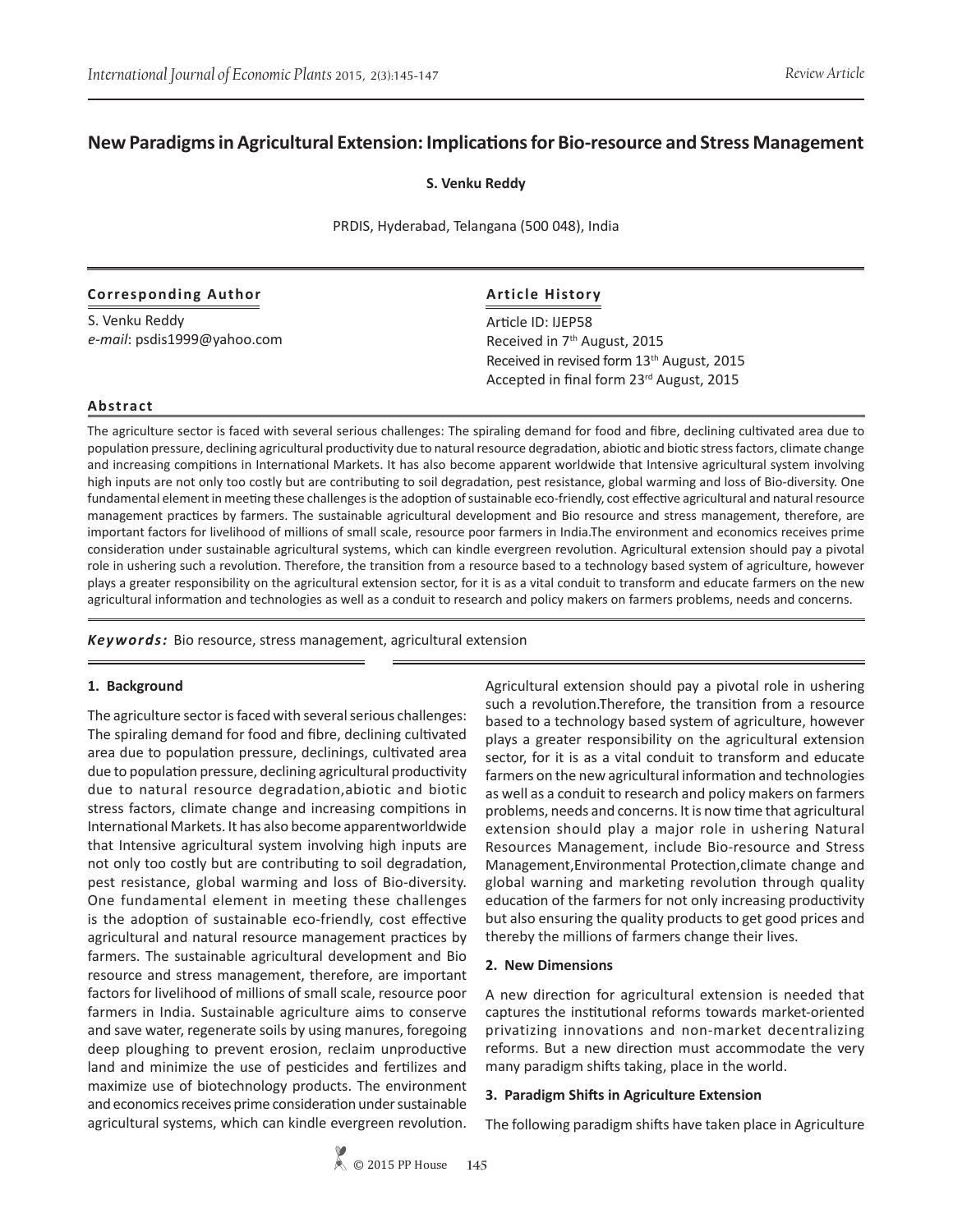/ Agricultural ExtensionGreen Revolution to Evergreen Revolution, Commodity approach to Integrated farming system approach, Mono disciplinary to Inter-disciplinary approach,Technology - crop technology, eco-technology and Biotechnology, Supply driven approach to demand driven approach, Farm employment to off-farm and non-farm employment, Self reliance to Self Sufficiency, Agricultural Development to Sustainable Agriculture Development, Knowledge and Skills to Empowerment, Agriculture to Agribusiness, Agricultural Development Approaches - Productivity to Profitability, Equity and Sustainability, Single Extension Approach to Pluralistic Extension Approach, Public Extension to Private – Public –Partnership

## **4. Methods, Methodologies and Approaches**

Farmers Field Schools, ICT, Kisan Call Centers, Farmers Portals, Common Service Centers, Mobile Telephones, Farm Schools, Farmer Life Schools, Strategic Planning (SREP), Tradition Media, Community Radio & TV, Front line Demonstrations, Farming system Approach, E- planning & Monitoring, Public Private Partnership, Convergence, Gender main streaming,

## **5. Focused Areas**

Climate Change, Global Warming,Personality Development, Biodiversity,Traditial knowledge,Value Addition, Supply Chain, Decent Work, Producer Organizations, Urban Agriculture, Organic Farming, Soil & Water Management, Abiotic and Biotic stress Management, Bio-Security Entrepreneurship Development, Sustainable Agriculture, Integrated Farming Systems, Natural Resource Management,Integrated Pest Management, Participatory Planning & Monitoring, Agribusiness, Contract Farming, Skill Development, Food and nutrition security,Animal Husbandry, Fisheries and Horticulture

## **6. The Programmes / Schemes / Institutions**

Agricultural Technology Management Agency (ATMA), KrushiVignana Kendra (KVK), State Agricultural Management Extension Training Institute (SAMETI), Extension Education Institute (EEI), National Agricultural Extension Management Institute (MANAGE), State Agricultural University (SAUs), Agriclinic and Agribusiness Centres, Mass Media Support to Agricultural Extension, Nation e-governence National Livelihood Mission, RastriyaKrishiVikasYojana, National Food Security Mission, National Horticultural Mission, Nation Dairy Mission, Poultry Development Scheme, Backward Regions Grant Fund (BRGF), Diploma for Input Dealers (DAESI), Nation Skill Development Mission, National Mission on Agricultural Extension and Technology (NMAET).

## **7. The Implications and Strategy**

The challenges facing agricultural extension are fourfold: enhanced production and productivity, and enhanced profitability. These call for developing alternative, viable and sustainable extension modalities. The extension services in the public and private sectors work without clear policy direction are characterized by uniformity rather than specificity. There is a need for application of different extension strategies for different focused areas based on the situational analysis.

## **8. Biodiversity and Biosecurity**

India is one of the most vulnerable countries in the world to threats of bio diversity and bio--security. Food and agriculture have close links with human and environment health. If the security of food or agriculture is threatened, then everybody`s life in the biosphere becomes insecure. In India, agricultural bio-diversity and bio-security (covering crops, farms and aquatic animals) is of ever greater importance since it relates to the livelihood, food health, and trade security of the nation. India`s consignment of farm exports are rejected in hundreds every year on grounds of mycotoxin, pesticide residues, etc., therefore the Indian biosecurity infrastructure needs to be vastly strengthened. In addition, we need to check introduction of invasive alien species into the country and have effective systems to detect, report and mitigate these problems. Similarly, the export of genetic material legally and illegally is also a major threat. It is essential for sharing of information among different stakeholders, strengthening laws and increasing public awareness through different extension media and methods including ICT Technology Biodiversity Committee can be formed at Village Level to help in this direction. Thus community lead extension strategies could be adopted in addition to sensitizing all Stakeholders at various levels

## **9. Climate Change and Global Warming**

The vulnerability of Agriculture in India and other parts of world to climate change is well acknowledged. Frequency of cold and heat waves, droughts, floods, cyclones and tsunami, etc., has markedly increased in the recent past and has stared impacting agricultural production and productivity. The impact of climate change is more prominent on rainfed agricultural which is practiced mostly by small and marginal famers, who suffer the most. Food and water security are the major casualties of climate change as a result of global warning can create a plethora of problems that include variable rainfall patterns, water shortage/drought conditions, crop yield reduction, soil losses, microbial variability, insect-disease variability, biodiversity, and finally affect the socio-economic status of the people in general and farmers in particular. Extension efforts have to be directed in providing weather data and educating farmers to cooperate to change. Climate lead extension is the need of the hour and can be implemented through multimedia approaches.

### **10. Natural Resource and Stress Management**

India is bestowed with best kind of natural resources of land, water, climate and biodiversity. We need to make judicious use of these precious resources to meet our need but not the greed. The watershed development, moisture conservation practices, building soil health through different practices including composting,residue management and soil test